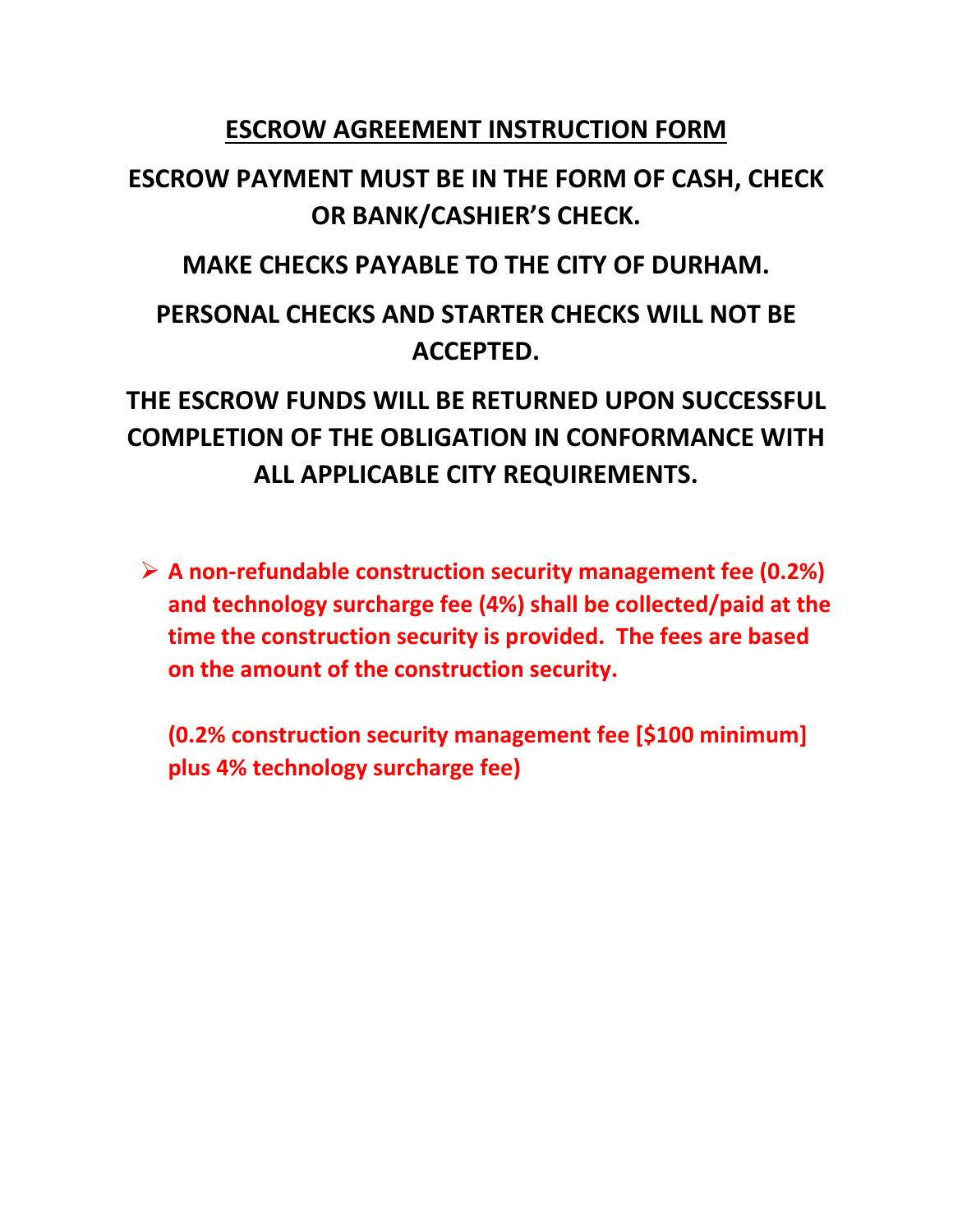#### **CORPORATE INFORMATION**

| Email:<br>Contact:                                                                                                                                                                                                                                                                               |
|--------------------------------------------------------------------------------------------------------------------------------------------------------------------------------------------------------------------------------------------------------------------------------------------------|
| Must include: mailing address, street address, telephone number, fax, e-mail, contact person                                                                                                                                                                                                     |
| Date:____________<br>City of Durham ("City")<br>Department of Public Works, 3rd Floor<br>101 City Hall Plaza<br>Durham, NC 27701                                                                                                                                                                 |
| Mr. Paul Wiebke- Assistant Public Works Director<br>ATTN:                                                                                                                                                                                                                                        |
| Development:                                                                                                                                                                                                                                                                                     |
| Phase:                                                                                                                                                                                                                                                                                           |
| <b>ESCROW AGREEMENT</b>                                                                                                                                                                                                                                                                          |
| #                                                                                                                                                                                                                                                                                                |
| (Name of the<br>Corporation) hereby deposits ("Deposit" or "deposited funds") into the City of Durham<br>Public Works Escrow Account ("Escrow Account") the amount<br>of \$ ________ U.S. Dollars in the form of cash, certified check, or attorney trust<br>account check.                      |
| It is acknowledged that these funds are being deposited into the Escrow Account<br>because                                                                                                                                                                                                       |
| ("Developer") has failed to complete the required<br>infrastructure to the satisfaction of the City.                                                                                                                                                                                             |
| If the infrastructure is not completed (including initial construction, As-Builts, required<br>repairs or replacement) to the                                                                                                                                                                    |
| City approved site plans and Construction drawings titled "<br>"                                                                                                                                                                                                                                 |
| prepared by dated and all associated construction plans and specifications as approved<br>by the City, including all revisions and amendments to said approved plans and<br>specifications, as<br>necessary for approval by the City Public Works<br>deposited funds from the Escrow Account and |